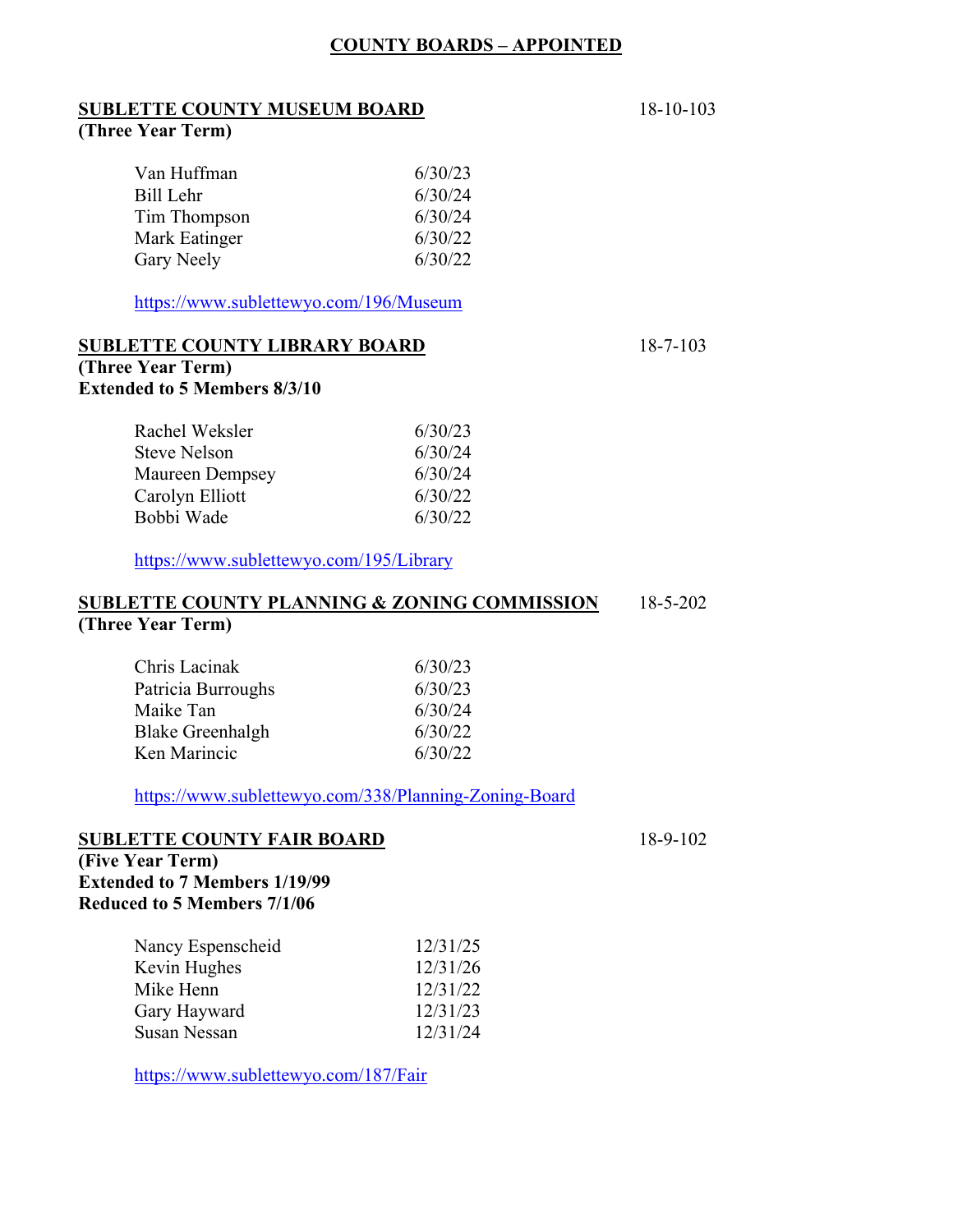#### **SUBLETTE COUNTY RECREATION BOARD** 18-9-102 **(Five Year Term)**

| Trisha Scott       | 12/31/25 |
|--------------------|----------|
| Eddy Delgado       | 12/31/26 |
| Tami Crosson       | 12/31/26 |
| Paige Harrell      | 12/31/22 |
| Craig L. Smith     | 12/31/22 |
| Terry Cain         | 12/31/23 |
| Roger Weber        | 12/31/23 |
| Monte Bolgiano     | 12/31/24 |
| Michael Stauthamer | 12/31/24 |
|                    |          |

https://www.sublettewyo.com/198/Recreation

#### **SUBLETTE COUNTY GOLF COMMITTEE (Three Year Term)**

| <b>Scott Cheeney</b>                           | 7/1/23 |
|------------------------------------------------|--------|
| Clayton Melinkovich                            | 7/1/23 |
| Vacant                                         | 7/1/24 |
| Mickey Hicks                                   | 7/1/24 |
| <b>Blake Coble</b>                             | 7/1/22 |
| https://www.sublettewyo.com/203/Golf-Committee |        |

#### **JOINT BIG PINEY-MARBLETON AIRPORT BOARD** 10-5-101 **(Three Year Term)**

| Jake Mackey                                                      | 07/01/2022 | Appointed by Sublette County   |
|------------------------------------------------------------------|------------|--------------------------------|
| NaCole Stevens                                                   | 10/15/2024 | Appointed by Town of Big Piney |
| Philip Stevens                                                   | 11/15/2022 | Appointed by Town of Big Piney |
| <b>BJ</b> Meador                                                 | 11/15/2023 | Appointed by Town of Marbleton |
| Nick Jones                                                       | 06/15/2022 | Appointed by Town of Marbleton |
| $http://www.cublattowus.com/196/Di0 Dimu Moshloton Aimout Doord$ |            |                                |

https://www.sublettewyo.com/186/Big-Piney-Marbleton-Airport-Board

#### **PINEDALE AIRPORT BOARD**

On 5/22/2020, we received (from the Department of Audit) Town Resolution 2019-19. It is a resolution dissolving the Pinedale Airport Board as it was constituted as a joint powers board with the county. It is now a town appointed board, rather than a joint powers board. https://www.townofpinedale.us/airport

#### **JOINT BIG PINEY-MARBLETON VOLUNTEER FIRE DEPARTMENT BOARD**

**(Three Year Term) Dissolved October 2014** 

**SUBLETTE COUNTY FIRE BOARD Dissolved 2014** 

**SUBLETTE COUNTY UNIFIED FIRE DEPARTMENT** Formed 12-16-14 by

 **Resolution 14-100260B**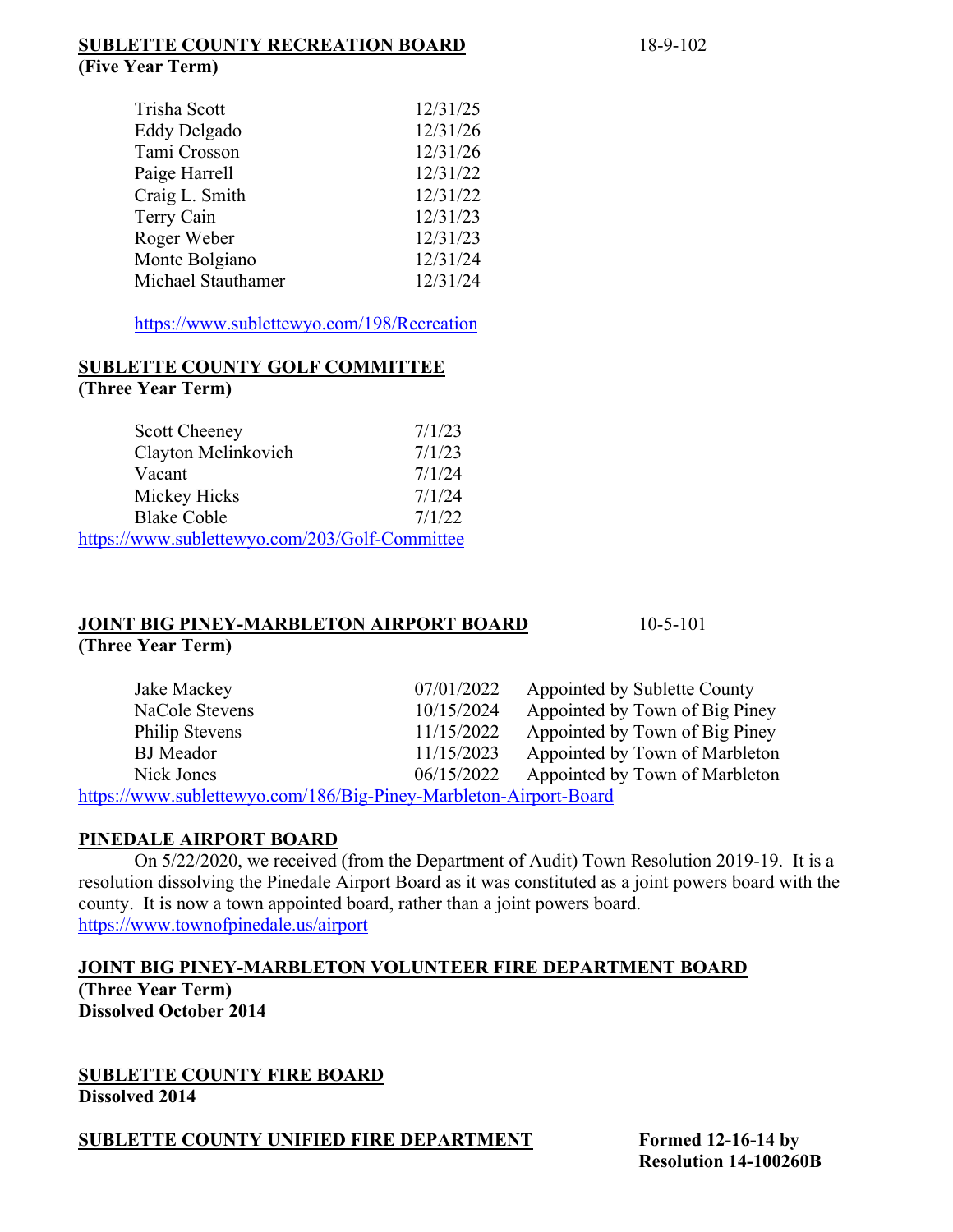| Shad Cooper                         | County Fire Warden/Fire Chief               |
|-------------------------------------|---------------------------------------------|
| Vacant                              | Deputy County Fire Warden/Deputy Fire Chief |
| Justin Hamilton                     | County Fire Investigator                    |
| Cass Urbigkit                       | <b>County Training Officer</b>              |
| Vacant                              | Fire Prevention Officer (Firewise)          |
| Landon Call                         | Fire Prevention Officer                     |
| Ryan Linnemeyer                     | Fire Prevention Officer                     |
| Vacant                              | Health & Safety Officer                     |
| http://www.sublettewyo.com/188/Fire |                                             |
|                                     |                                             |

#### **SUBLETTE WEED & PEST DISTRICT** 11-5-101 **(Four Year Term)** 2/4/03 – Redistricted

| Jennifer Rees, Big Piney                           | Jan 2025 |
|----------------------------------------------------|----------|
| Chad Hayward, At-Large                             | Jan 2025 |
| Suzy Michnevich, Boulder                           | Jan 2025 |
| Kate Hayes, At-Large                               | Jan 2023 |
| Peter Guernsey, Pinedale                           | Jan 2023 |
| https://www.sublettewyo.com/209/Weed-Pest-District |          |

### **SUBLETTE COUNTY PREDATOR BOARD**

## **(Commissioners only appoint the sportsman member, 3 year term per W.S. 11-6-202 (iv))**

| <b>Board members</b>    | email                                                     | phone        | <b>Term ends</b> |
|-------------------------|-----------------------------------------------------------|--------------|------------------|
| Pete Arambel (sheep)    | midlandranch@hotmail.com                                  | 307-354-8261 | 12/2022          |
| Jacque Downs (cattle)   | tiedyeiax@yahoo.com                                       | 307-231-4252 | 12/2022          |
| Clay Olson (cattle)     | $wody06(a)$ yahoo.com                                     | 307-899-4240 | 12/2023          |
| Kevin Campbell (cattle) | N/A                                                       | 307-699-1700 | 12/2023          |
| Kay Malkowski (sheep)   | $ikmalkowski$ @gmail.com                                  | 307-360-7375 | 12/2021          |
| Cat Urbigkit (sheep)    | catu2@mac.com                                             | 307-360-6672 | 12/2021          |
|                         | Josh Adams(sport-appointed) adamsconcrete@centurylink.net | 307-360-7783 | 12/2023          |

http://www.sublettewyo.com/206/Predator-Management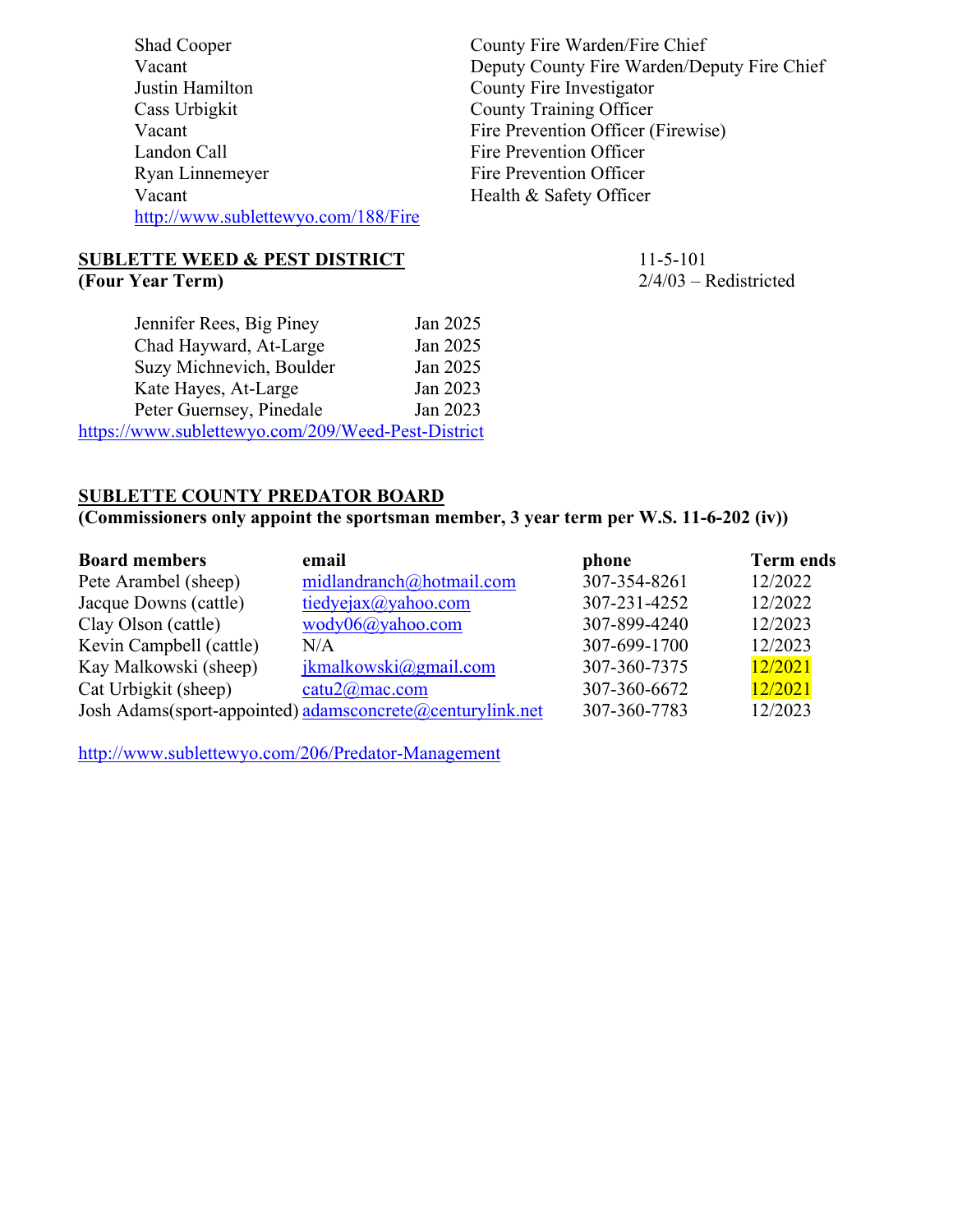## **SUBLETTE CO CERTIFIED LOCAL GOVERNMENT (CLG) AKA Historical Preservation**

## **(Three Year Term)**

### **Increased to allow 7-9 Members 1/8/2013 (Currently 8 members)**

| Carmel Kail                                                   | 12/31/23 |
|---------------------------------------------------------------|----------|
| Dawn Ballou                                                   | 12/31/24 |
| <b>Vacant-still within 7-9 members</b>                        | 12/31/21 |
| <b>Vacant-still within 7-9 members</b>                        | 12/31/21 |
| Dave Vlcek                                                    | 12/31/24 |
| <b>Bob Beiermann</b>                                          | 12/31/22 |
| Clint Gilchrist                                               | 12/31/22 |
| Don Schooley                                                  | 12/31/22 |
| Andrea Lewis                                                  | 12/31/22 |
| http://www.sublettewyo.com/200/Certified-Local-Government-CLG |          |

#### **LODGING TAX JOINT POWERS BOARD 16-1-102**

**(Three Year Term) All Terms Expire July 1st Tax Imposed by Election, November 7, 2000 39-15-211 Tax Repealed by Election, November 4, 2008 – Board Terminated** 

# **AG CENTER Formed 12/8/99 by Resolution 99-633C**

**(Three Year Term)** 

| Pam Chrisman       | 12/31/24 |
|--------------------|----------|
| <b>Todd Stevie</b> | 12/31/23 |
| Landa Guio         | 12/31/22 |

#### **MISCELLANEOUS**

| County Health Officer | (Four Year Term) | Brendan Fitzsimmons, MD |        |
|-----------------------|------------------|-------------------------|--------|
| County Sanitarian     | (Four Year Term) | Alan Huston             | 6/1/23 |
| County Surveyor       | (Four Year Term) | Skylar Wilson           | 8/1/22 |

#### **FAIRGROUNDS MASTER PLAN COMMITTEE Formed 11/6/07**

Betty Fear Co-Chair Linda Vickrey Co-Chair

| <b>COUNTY HOUSING &amp; DEVELOPMENT COMMITTEE</b>                |                       | <b>Reactivated 6/10/08</b> |  |
|------------------------------------------------------------------|-----------------------|----------------------------|--|
| <b>RECYCLING - PINEDALE</b>                                      | <b>Formed 6/4/02</b>  | $16 - 1 - 101$             |  |
| (Three Year Term)                                                |                       |                            |  |
| <b>Board Terminated 11/30/09</b>                                 |                       |                            |  |
| <b>RECYCLING - TRI-TOWN</b>                                      | <b>Formed 6/4/02</b>  | $16 - 1 - 101$             |  |
| (Three Year Term)                                                |                       |                            |  |
| Joint Powers Agreement rescinded by County Commissioners 11/9/10 |                       |                            |  |
| <b>ICE RINK COMMITTEE</b>                                        | <b>Formed 4/19/04</b> |                            |  |

**(Three Year Term) Disbanded by County Commissioners 6/16/09**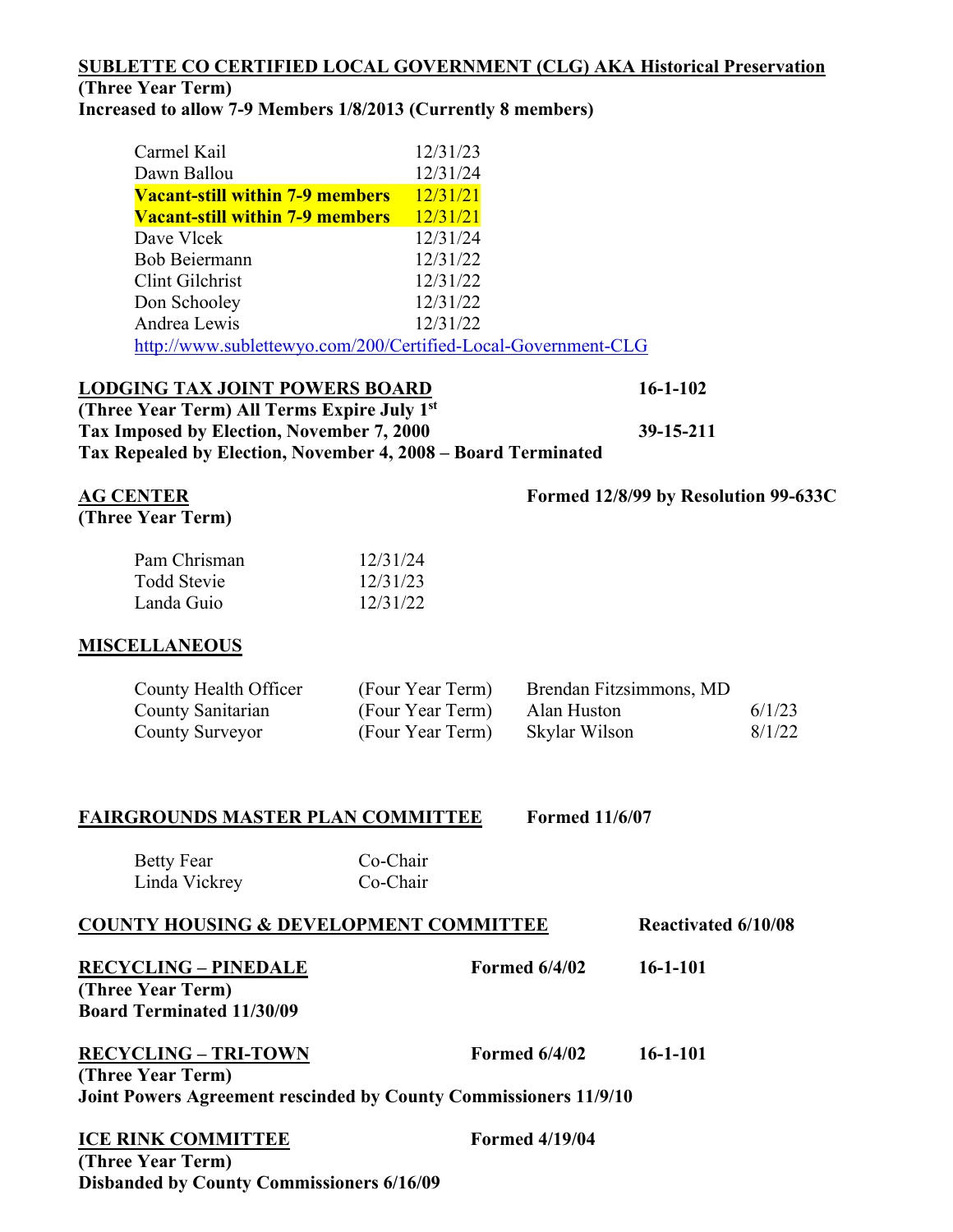### **UPPER GREEN RIVER WATER BASIN JOINT POWERS BOARD Formed 12/2003 (Three Year Term) JPB Agreement rescinded 3/9/2012**

**PINEDALE AQUATIC CENTER JOINT POWERS BOARD Formed 3/6/2006 16-1-101 (Three Year Term)** 

Brian Gray 6/30/22 Sublette County Stacy Illoway School District #1 Chris Nelson School District #1 Marie McGuire **School District #1** Judy Boyce Town of Pinedale http://www.sublettewyo.com/205/Joint-Powers-Boards

#### **MOSQUITO ABATEMENT DIST #1 (Resolution 84-91B Book 1 Resol, Page 427)**

Elections for board members were not being held. As such, the need arose for the county to appoint a board. Public Notice given in the Pinedale Roundup on April 29, 2022 and May 6, 2022. Appointed 5/17/2022. Now that the board is reestablished, they will hold their own elections for board members in the future.

| Bob Jones  | 3 year term expiring $7/1/2026$ |
|------------|---------------------------------|
| Mike Henn  | 4 year term expiring 7/1/2027   |
| Josh Adams | 5 year term expiring $7/1/2028$ |

#### **BPM JOINT POWERS BOARD Formed 4/4/2006 16-1-101**

**(Three Year Term)** 

**November 17, 2020, the Board met with David Burnett, Mack Rawhouser, Tyler Maxfield and Sherrie Redden present. Bank funds were turned over to the Town of Big Piney. Motion to dissolve carried. Signed copy in "Towns JP Boards" file.** 

#### **CLASS II ROAD COMMITTEE Formed 2/6/2007**

**(Three Year Term) Dissolved by Commissioners 2/4/2014** 

| <b>TOWN OF PINEDALE JPB</b><br>(Three Year Term)<br><b>First appointments 7/3/07</b><br><b>JPB Agreement rescinded</b> | <b>Formed 4/26/2007</b> | $16 - 1 - 101$ |
|------------------------------------------------------------------------------------------------------------------------|-------------------------|----------------|
| <b>TOWN OF MARBLETON JPB</b><br>(Three Year Term)<br>First appointments 7/2/07<br><b>JPB</b> Agreement rescinded       | <b>Formed 04/26/07</b>  | $16 - 1 - 101$ |
| <b>TOWN OF BIG PINEY JPB</b><br>(Three year Term)<br>First appointments 7/2/07<br><b>JPF Agreement rescinded</b>       | <b>Formed 04/26/07</b>  | $16 - 1 - 101$ |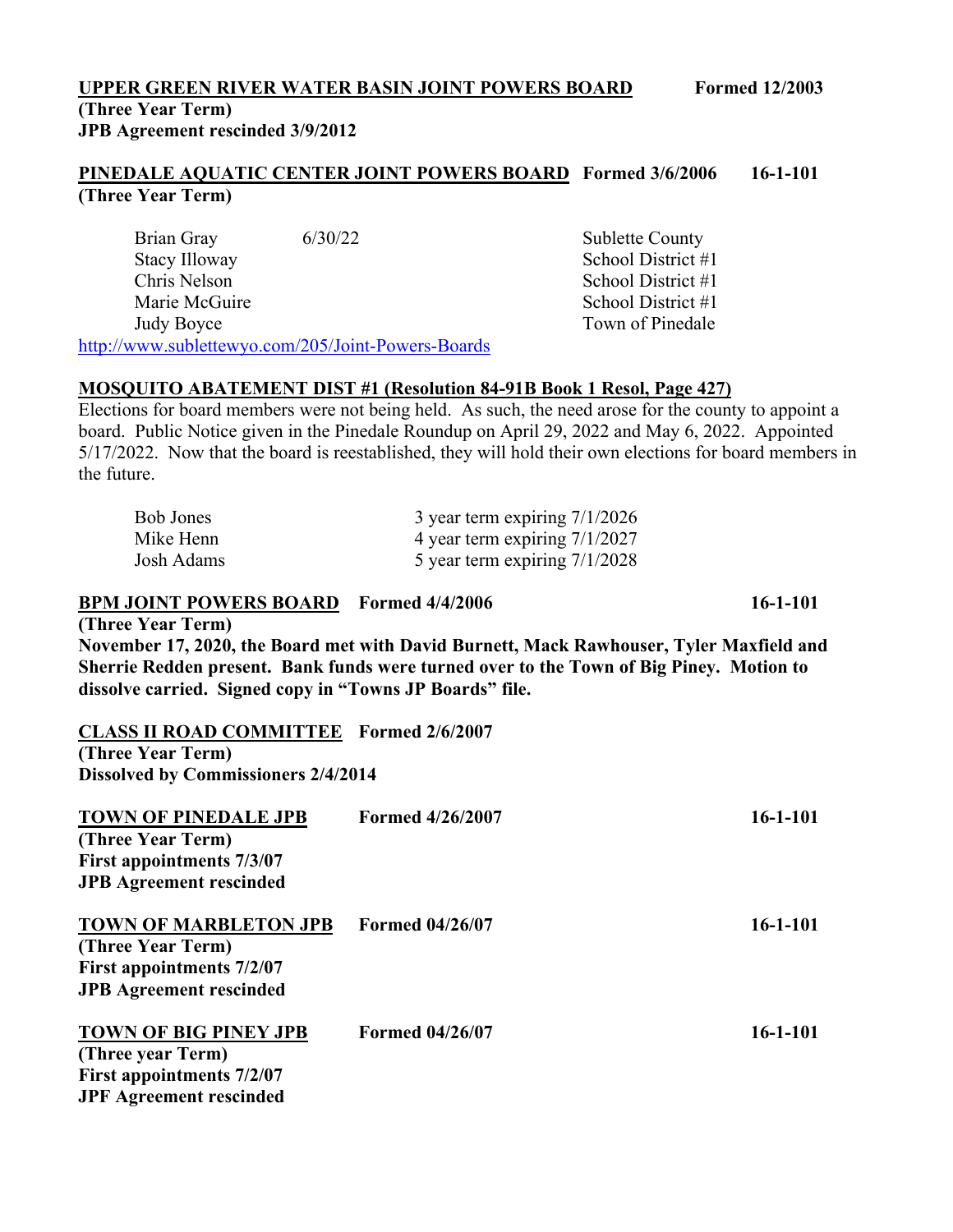#### **COUNTY BOARDS – ELECTED**

# **UPPER GREEN RIVER CEMETERY DISTRICT GENERAL ELECTION 35-8-305**

# **(Four Year Term)**

| Jana Bloxham        | 2024 |
|---------------------|------|
| Don Schooley        | 2024 |
| Dwight L. Dibben    | 2024 |
| Mary Ellen Schooley | 2022 |
| Vacant              | 2022 |
| Holly Thayne        | 2022 |
|                     |      |

#### **BIG PINEY CEMETERY DISTRICT GENERAL ELECTION (Four Year Term)**

| Linda Leonard          | 2024 |
|------------------------|------|
| Valerie Williams       | 2024 |
| Bob Wilson             | 2024 |
| Margaret Kozeal        | 2022 |
| <b>Frank Morrison</b>  | 2022 |
| <b>Spencer Nichols</b> | 2022 |

#### **SUBLETTE COUNTY RURAL HEALTH CARE DISTRICT GENERAL ELECTION 22-29-103 (Dissolved in accordance with Resolution 21-100420B)**

| <b>TRUSTEES - SCHOOL DISTRICT NO. 1</b> |      |  |
|-----------------------------------------|------|--|
| (Four Year Term)                        |      |  |
|                                         |      |  |
|                                         |      |  |
| Stacy Illoway                           | 2024 |  |
| Marie McGuire                           | 2024 |  |
| Clayton Olson                           | 2024 |  |
| Chris Nelson                            | 2022 |  |
| Jamison Ziegler                         | 2022 |  |
| Rachel Weksler                          | 2022 |  |
| <b>Charles Prior</b>                    | 2022 |  |
| <b>TRUSTEES - SCHOOL DISTRICT NO. 9</b> |      |  |
| (Four Year Term)                        |      |  |
| Cody Raza                               | 2024 |  |
| Darby Hoffman                           | 2024 |  |
| <b>Bill Tanner</b>                      | 2024 |  |
| John Fear                               | 2022 |  |
| Alan Vickrey                            | 2022 |  |
|                                         |      |  |

#### **GENERAL ELECTION Trustee Districts Changed 12/1/01 Trustee Districts Changed 2/22/2019 To all At Large**

# **GENERAL ELECTION**